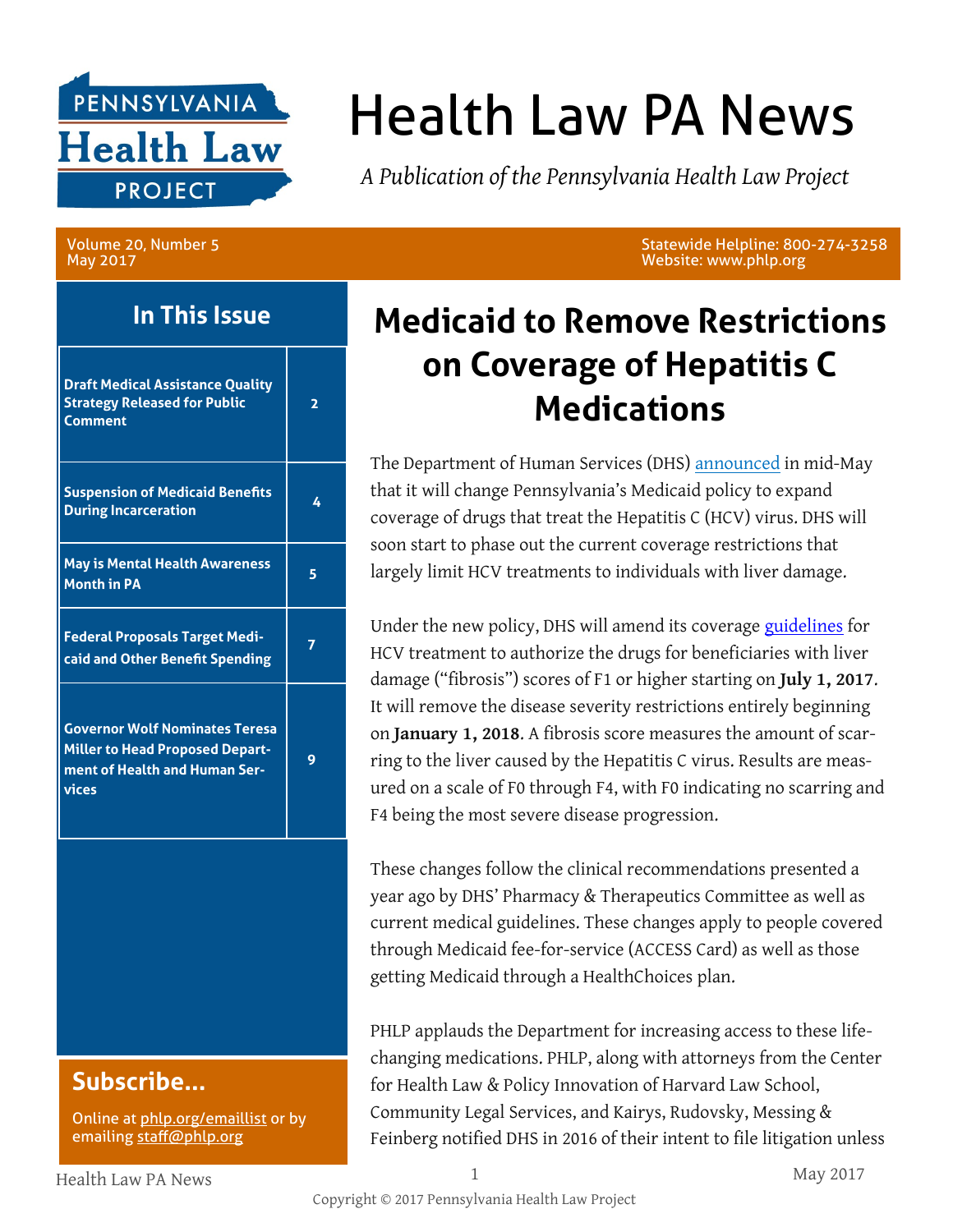the Medicaid program removed its disease severity restrictions.

HCV can grow undetected for decades before causing chronic and sometimes life-threatening liver problems. An [estimated](https://hepvu.org/state/pennsylvania/) 3 million Americans are living with chronic Hepatitis C, about half of them undiagnosed. At least 20,000 people in the United States die each year due to liver disease caused by HCV, making it the deadliest communicable disease in the country.

# **Draft Medical Assistance Quality Strategy Released for Public Comment**

On May 13, 2017, the Pennsylvania Department of Human Services (DHS) released a draft Medical Assistance Quality Strategy in the [PA Bulletin.](http://www.pabulletin.com/secure/data/vol47/47-19/828.html) **There is a 30-day comment period for this draft that ends on June 12th**. The federal government requires state Medicaid programs contracting with managed care plans to develop a quality plan detailing how it will ensure the contracted plans provide high quality and efficient health care. As a reminder, Pennsylvania calls its Medicaid program "Medical Assistance".

#### *Pennsylvania's Medicaid Managed Care System*

Pennsylvania's Medicaid managed care program is known as HealthChoices. Under HealthChoices, the state currently contracts with eight physical health plans and five behavioral health plans. Over 2.2 million people, approximately 80 percent of the state's Medicaid population, receive their physical health coverage through a HealthChoices plan. Even more of the Medicaid population, over 90 percent, have their behavioral health coverage through a managed care plan.

DHS is also in the process of developing contracts with three managed care plans for **Community HealthChoices**. As we have written about extensively in prior newsletters, Community HealthChoices (CHC) will provide physical health care coverage as well as long term services and supports to those on Medicare and Medicaid ("dual eligibles"), adults in nursing homes and those currently receiving home and community-based services and supports through any of the Waiver programs administered by the Office of Long Term Living (OLTL). CHC starts in Southwestern PA in January 2018 and then will expand to the remainder of the state by 2019. Approximately 420,000 Pennsylvanians will be enrolled into a Community HealthChoices plan.

The draft strategy document pertains to all managed care plans that contract with Pennsylvania. This includes plans in the HealthChoices and CommunityHealthChoices systems as well as the Childrens Health Insurance Program (CHIP) and the Adult Community Autism Program (ACAP). The draft document can be viewed at [http://www.healthchoicespa.com/.](http://www.healthchoicespa.com/)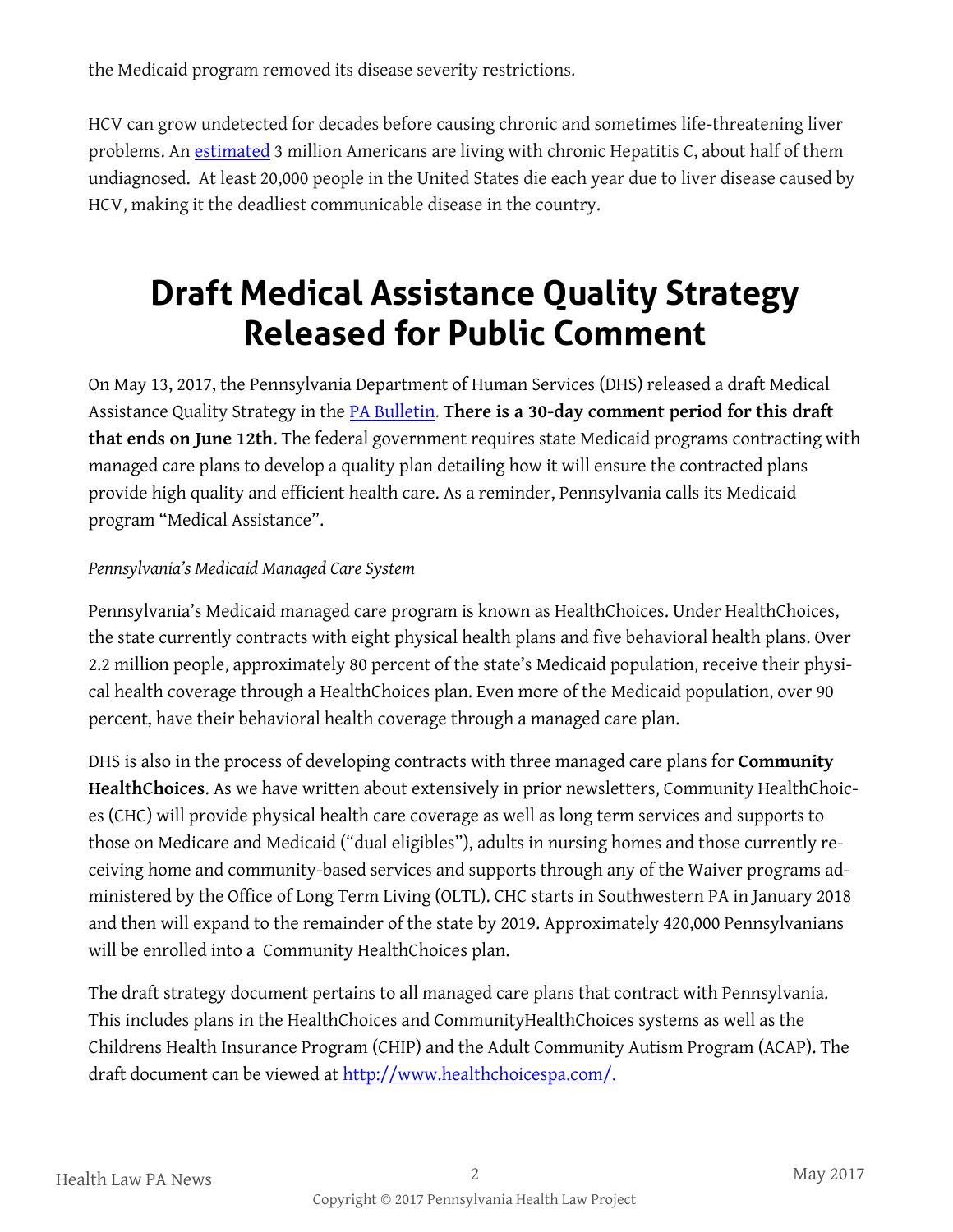#### *The State's Quality Strategy for Community HealthChoices*

Community HealthChoices is a new and untested system of delivering and managing Medicaid long term care and health care services in Pennsylvania. Many advocates and other stakeholders have expressed concern over how DHS will monitor the plans to ensure the plans are complying with their requirements and expectations while also providing their members with the care they need.

The Draft Quality Strategy document is over 200 pages long. However, information about the Community HealthChoices program is found on pages 54 through 74 of the document as well as in Appendices M, N and O. The stated goals of CHC are to: 1) enhance opportunities for community-based living; 2) strengthen coordination of long term services and supports and other types of health care; 3) enhance quality and accountability; 4) advance program innovation and; 5) increase the efficiency of health care and long term services and supports.

Various bureaus within OLTL will be responsible for monitoring and ensuring compliance by the CHC plans as outlined in the Quality Strategy. Key components of the state's quality assurances and improvements include readiness review; early implementation monitoring; ongoing monitoring of quality and performance, and an independent program evaluation. In addition to the independent evaluation conducted by the University of Pittsburgh, the state will also contract with an external quality review organization, IPRO, to perform the mandated review activities required by federal regulations.

Consumers and their advocates interested in CHC may want to focus on the draft performance measures detailed in Appendix N. The state identifies measures regarding: complaints, appeals and grievances; community-based long term services and supports; service coordination and care coordination; nursing facility admissions and discharges; and issues related to the transition as CHC is launched. Individuals interested in commenting can decide if the quality measures identified in the draft Quality Strategy are on target or if different or additional measures ought to be included, and respond accordingly.

#### *Comment Submission Details*

Individuals or organizations can comment on **any** of the information included in the draft document. **Comments are due by June 12, 2017** and should be submitted to the Department of Human Services at [ra-pwqualitystrategy@pa.gov.](mailto:ra-pwqualitystrategy@pa.gov) Comments received timely must be reviewed and considered by DHS before the Quality Strategy can be submitted to the federal government for approval. Those with a disability who require an auxiliary aid or service may submit comments using the Pennsylvania AT&T Relay Service at 800-654-5984 (TDD users) or 800-654-5988 (voice users).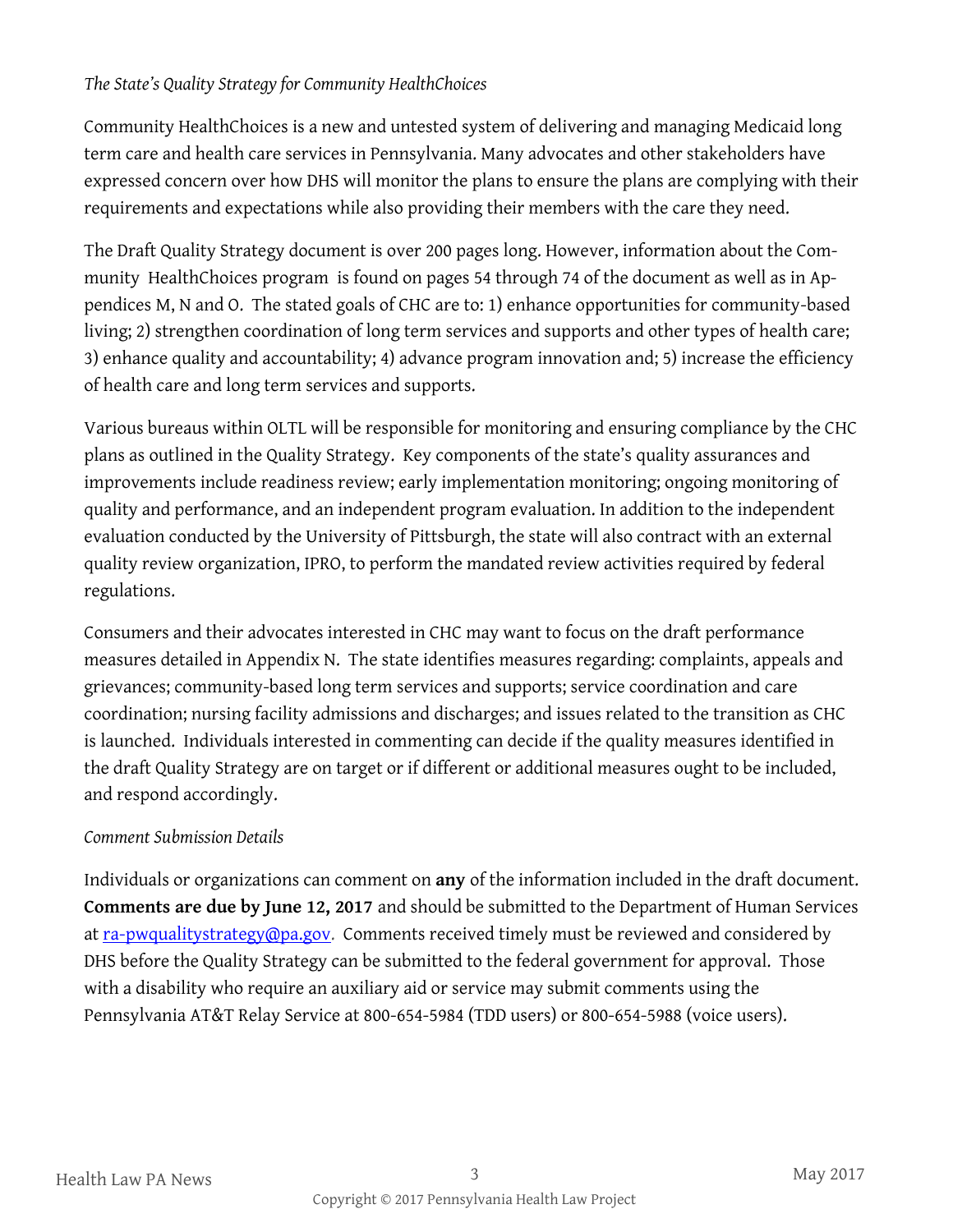#### **Other Community HealthChoices (CHC) Updates:**

A flowchart detailing the transition to CHC for people in the various Office of Long Term Living Waivers is available on DHS's CHC website [here.](http://www.dhs.pa.gov/citizens/communityhealthchoices/ForProviders/index.htm) It was sent to providers earlier this month.

The Office of Long Term Living is working with entities such as Aging Well and various state advisory committees as it develops outreach and education materials. As a reminder, consumers in Southwestern PA who will transition to Community HealthChoices in January 2018 will receive their first mailing in July. This will be a flyer with general information. Pre-transition notices will then be mailed out in September with more detailed information. Aging Well will be hosting community forums geared toward dual eligibles (people with both Medicare and Medicaid) living in the community who are not receiving any long term services or supports. Aging Well will also be training Service Coordinators and nursing home staff who will be educating individuals in Waiver programs and those residing in nursing homes who will be enrolling into a CHC plan.

# **Suspension of Medicaid Benefits During Incarceration**

On May 22nd, the Department of Human Services (DHS) began a new process to **suspend** Medicaid benefits when an individual is incarcerated. An [Operations Memo](http://www.phlp.org/wp-content/uploads/2017/05/OPS-Memo-17-05-01-Suspension-of-Medical-Assistance-MA-Benefits-for-Recipients-Who-Have-Been-Incarcerated.pdf) released earlier this month details the actions County Assistance Office caseworkers will take when an individual receiving Medicaid is incarcerated.

As background, inmates of a jail or prison are ineligible for Medicaid and generally receive all of their health care services through the correctional facility they are in. Over the last year, Pennsylvania has been working to create and improve processes to ensure that Medicaid benefits are in place for qualified inmates on the date of their release from incarceration so they can quickly access care and treatment and avoid having gaps in coverage upon their release.

This new process builds on [changes started last year](http://services.dpw.state.pa.us/oimpolicymanuals/ma/c_249416.docx) allowing for an expedited Medicaid application process for inmates being released from state and county institutions. Under the new process, county caseworkers will suspend Medicaid benefits when an individual is incarcerated and place that individual into a new category known as MG-99 that has no Medicaid benefits associated with it. The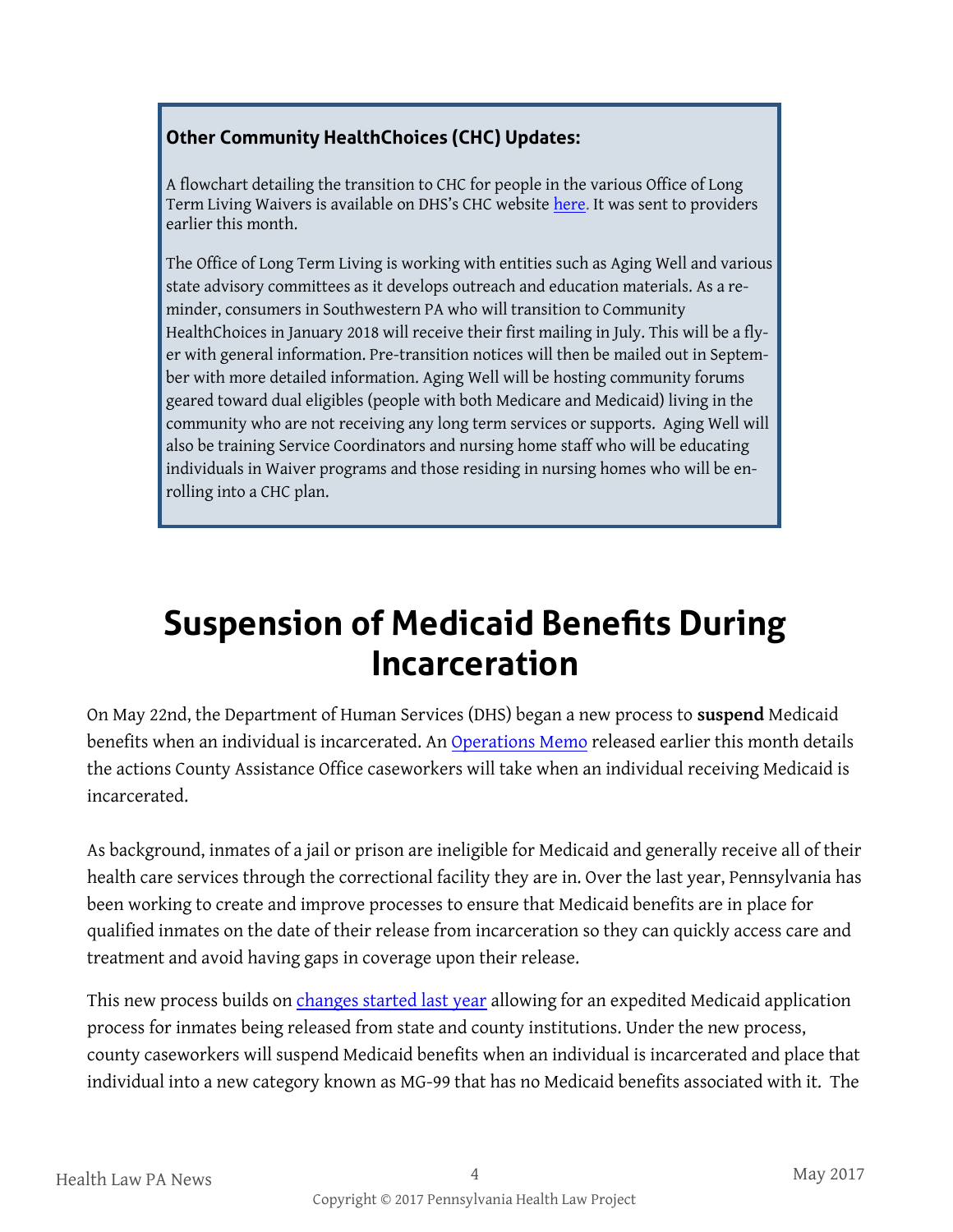person can stay in the MG-99 category for up to two years while incarcerated. When the inmate is nearing his or her release date, the expedited MA application process should be made even easier since the inmate will already be suspended in the system under the MG-99 category.

People in this circumstance having problems with Medicaid eligibility upon their release from jail or prison are encouraged to contact PHLP's Helpline at 1-800-274-3258.

# **May is Mental Health Awareness Month in PA**

On May 3rd, Governor Tom Wolf proclaimed May as "Mental Health Awareness Month" in Pennsylvania. Nationally, the month of May is recognized as "Mental Health Month". In his [Proclamation,](https://www.governor.pa.gov/mental-health-awareness-month-2016/) Governor Wolf states that only fifty percent of individuals with a serious form of mental illness seek treatment. The number is even lower for those with substance use disordersonly ten percent of those individuals seek treatment. For those in Pennsylvania's Medicaid program, a wide array of mental health and substance abuse services are available to adults and even more comprehensive services are available to children and adolescents.

The vast majority of Medicaid recipients receive their behavioral health (mental health and substance use disorder services) from a managed care plan. There is one [behavioral health plan](https://www.enrollnow.net/program-resources) available in each county, and all plans are required to cover a basic set of services.

| Mental Health Services Medicaid Must Cover |                                                          |  |
|--------------------------------------------|----------------------------------------------------------|--|
| Adults (age 21 and older)                  | <b>Children and Adolescents</b><br>(under the age of 21) |  |
| Intensive outpatient                       | All services covered for adults, plus                    |  |
| Outpatient therapy                         | Family Based Mental Health                               |  |
| Psychiatrist services                      | Behavioral health rehabilitation services                |  |
| Partial hospitalization                    | Residential treatment facility                           |  |
| Crisis services                            | Community residential rehabilitation                     |  |
| Case management                            |                                                          |  |
| Mobile therapy                             |                                                          |  |
| Peer support services                      |                                                          |  |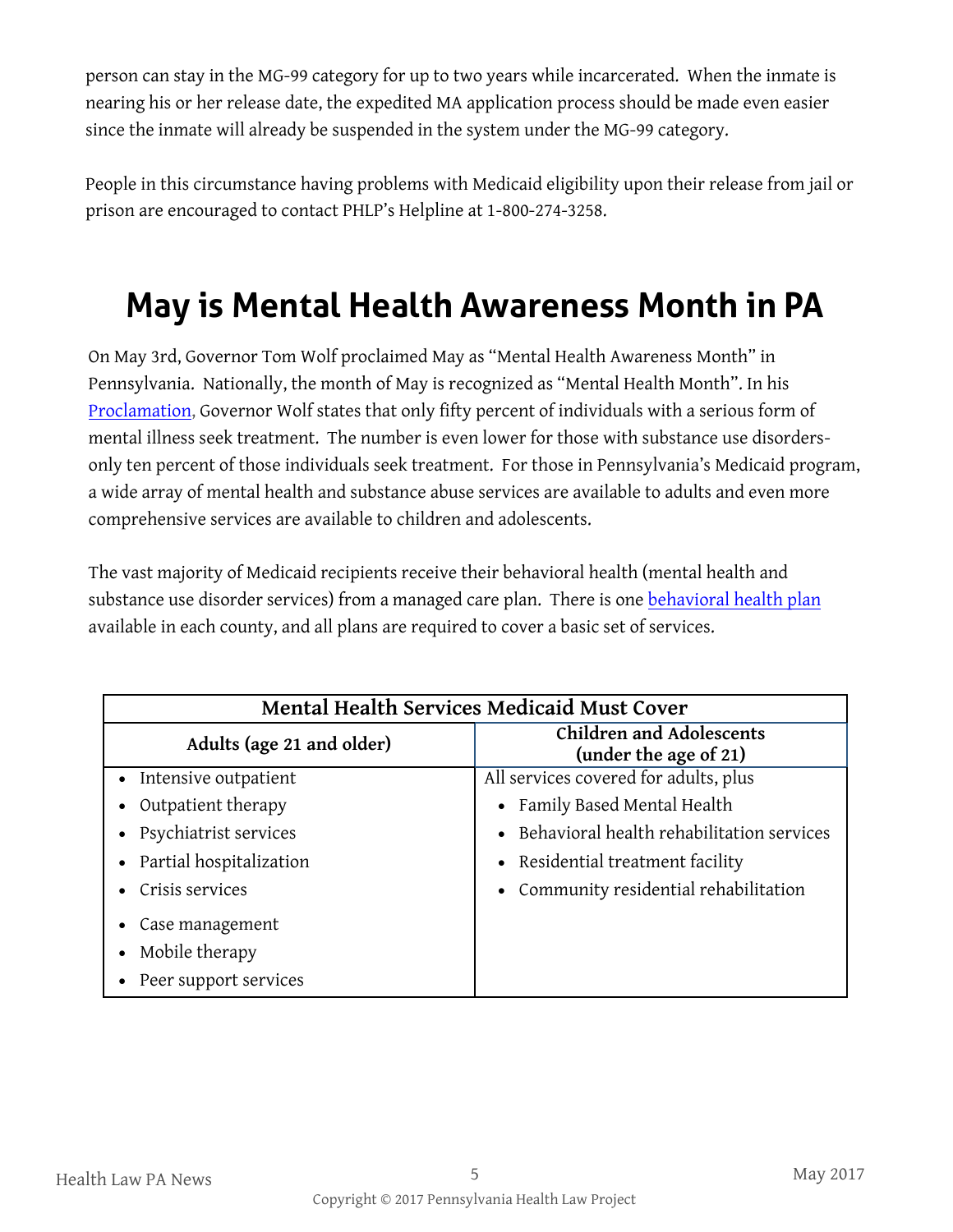#### **Substance Abuse Treatment Services Medicaid Must Cover**

- Outpatient
- Inpatient detox
- Hospital rehabilitation
- Non-hospital detox
- Intensive outpatient
- Partial hospitalization
- Halfway House
- Methadone maintenance
- Non-hospital rehabilitation
- Case management

Beyond the required services, each behavioral health plan can cover additional forms of treatment. For example, some plans provide school-based mental health services for children and youth and all plans provide psychiatric rehabilitation services for adults.

Additional information on how to access mental health and substance use disorder services in Pennsylvania is available on [PHLP's website](http://www.phlp.org/home-page/resources/behavioral-health)-including our [statewide manual](http://www.phlp.org/wp-content/uploads/2011/06/MHDAPub.pdf) about accessing mental health and substance abuse services anywhere in Pennsylvania.

People on Medicaid seeking information on, or access to, mental health or substance use disorders treatment should contact their [Behavioral Health Managed Care Organization.](https://www.enrollnow.net/program-resources) Anyone on Medicaid who is denied mental health or substance use disorder services can contact PHLP's Helpline at 1-800-274-3258 for assistance.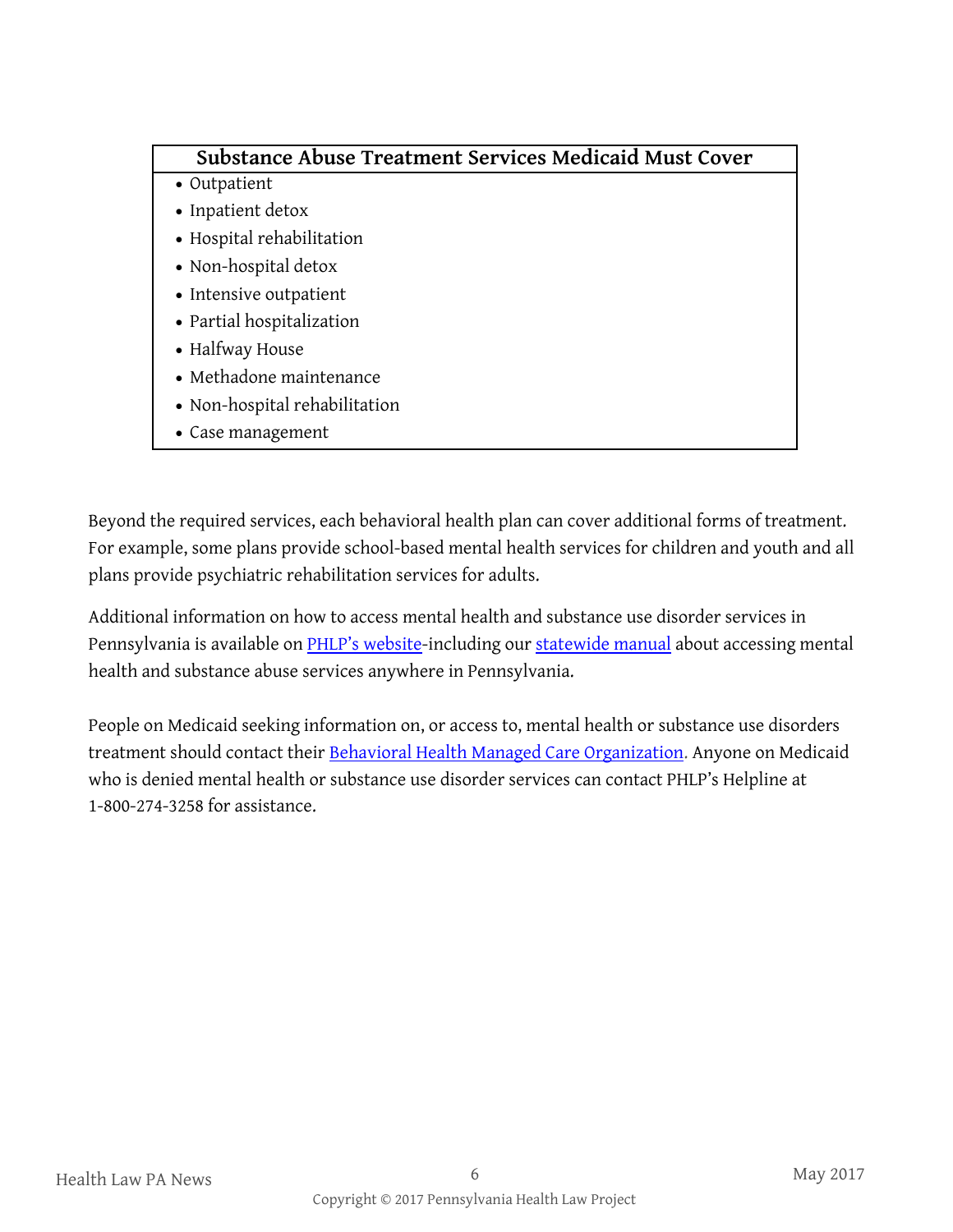# **Federal Proposals Target Medicaid and Other Benefit Spending**

### **Affordable Health Care Act (AHCA) Update**

On May 4th, the U.S. House of Representatives passed the Affordable Health Care Act (AHCA). This legislation repeals and replaces certain aspects of the Affordable Care Act. It also changes and limits how the federal government funds the Medicaid program. Instead of an open ended entitlement reimbursing states for a percentage of their actual Medicaid expenses, this legislation would change federal Medicaid funding to a "per capita cap" model giving states a certain amount of money per enrollee. States would also have the option of pursuing a block grant funding structure, rather than the per capita cap model, for certain populations covered by its Medicaid Program. The legislation ends the enhanced federal funding for those in the Medicaid expansion category for new enrollees after 2019. It also gives States the option of imposing work requirements on many adult Medicaid enrollees who do not have disabilities.

The AHCA also includes other changes that primarily affect those with coverage through the private marketplace--most notably, ending cost-sharing subsidies by 2020, changing age rating requirements for premium tax credits, and allowing states to apply for waivers to the essential health benefits and other requirements regarding the pricing of policies for those with pre-existing conditions. According to the Congressional Budget Office (CBO) review of this legislation, federal funding of Medicaid will be reduced by \$834 billion over the next decade raising major concerns among state officials and consumer advocates in PA and across the country about Medicaid's ability to meet the health care and long term care needs of the vulnerable populations who rely on this coverage in the future. The [CBO report](https://www.cbo.gov/publication/52752) also estimated 23 million more people would be uninsured by 2026 if the AHCA were enacted compared to the number of uninsured projected under the current law. The CBO's analysis also finds that changes made by the AHCA would result in older individuals paying higher premium costs and having more limited coverage.

The [Senate Special Committee on Aging](https://www.aging.senate.gov/imo/media/doc/Pennsylvania1.pdf) analyzed the impact of changes made to the private market under the AHCA. The Committee determined that in Pennsylvania, over 1.7 million people age 55 to 64 would face higher premiums as a result of the changes included in this legislation. The Committee also found that coverage for over 1.3 million older adults with pre-existing conditions would be at risk.

The legislation's fate in the Senate is less than clear and there is no definite timeframe for action. Latest news reports indicate that Senate leaders are drafting their version of health reform legislation, and it is not yet known how different that version will be from the AHCA legislation. For a summary of changes included in the Affordable Health Care Act, click [here.](http://files.kff.org/attachment/Proposals-to-Replace-the-Affordable-Care-Act-Summary-of-the-American-Health-Care-Act) We'll keep readers updated on any developments in future newsletters.

Health Law PA News 7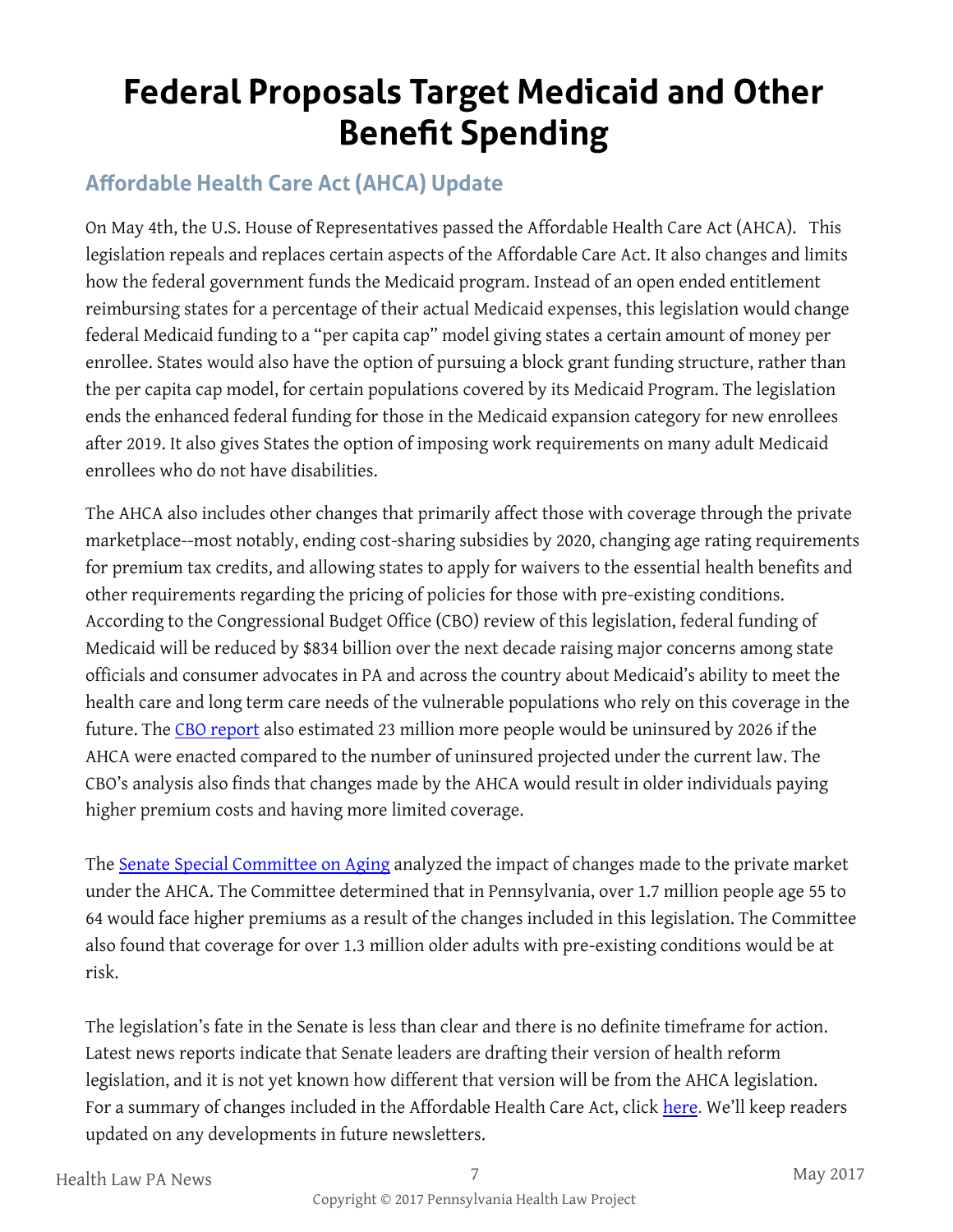### **President Trump's Budget Proposal Cuts Medicaid Funding Even Further**

President Trump's [proposed Budget](https://www.gpo.gov/fdsys/pkg/BUDGET-2018-MSV/pdf/BUDGET-2018-MSV.pdf) released recently cuts an additional \$610 billion in federal spending for Medicaid over the next decade. This is in addition to the over \$800 billion in cuts made by the Affordable Health Care Act (noted on the previous page). In the budget proposal, Medicaid spending cuts are achieved by lowering the growth rate for the per capita cap. Outside groups such as the [Center for Budget and Policy Priorities](http://www.cbpp.org/blog/trump-budget-cuts-medicaid-even-more-than-house-health-bill-showing-danger-of-per-capita-cap) estimate that these changes would reduce federal spending for Medicaid by as much as 45 percent over the next decade and that the cuts would keep growing beyond that. According to this analysis, states faced with such drastic cuts in federal funding would have no choice but to limit Medicaid eligibility and benefits- significantly impacting the older adults, people with disabilities, and children who rely on their programs.

The budget proposal released by President Trump also includes funding cuts to other important health and public benefit programs that PHLP's clients rely on. These include:

- A 20% reduction in federal funding for the Children's Health Insurance Program (CHIP): The budget proposal would eliminate the Affordable Care Act's 23% increase in the federal matching rate and change the income limit for states to receive federal matching funds to 250% FPL (approximately \$61,600/year for a family of four). It would also eliminate the Maintenance of Effort requirements, thereby allowing states to further reduce CHIP eligibility limits. Currently, children age 18 and under in Pennsylvania whose family income is under 319% FPL (approximately \$78,400) qualify for subsidized coverage through CHIP. Should the federal budget proposal pass as written, it is expected that states like PA would lower their income limits for subsidized CHIP.
- Cuts of over 25% over the next decade in federal spending for the Supplemental Nutritional Assistance Program (SNAP)
- Reductions in federal spending by over \$74 billion for Social Security programs-especially Social Security Disability Insurance (SSDI) and Supplemental Security Income (SSI) benefits.
- Eliminating federal funding for:
	- Low-Income Heating and Energy Assistance Program (LIHEAP)
	- State Health Insurance Programs (SHIPs): In Pennsylvania, our program is called APPRISE. The APPRISE program, like SHIPs across the country, provides free, unbiased support to people on Medicare to help them understand Medicare, enroll in Medicare, compare Medicare plan options, and connect to programs that are available to help Medicare beneficiaries with limited incomes and resources with various Medicare costs.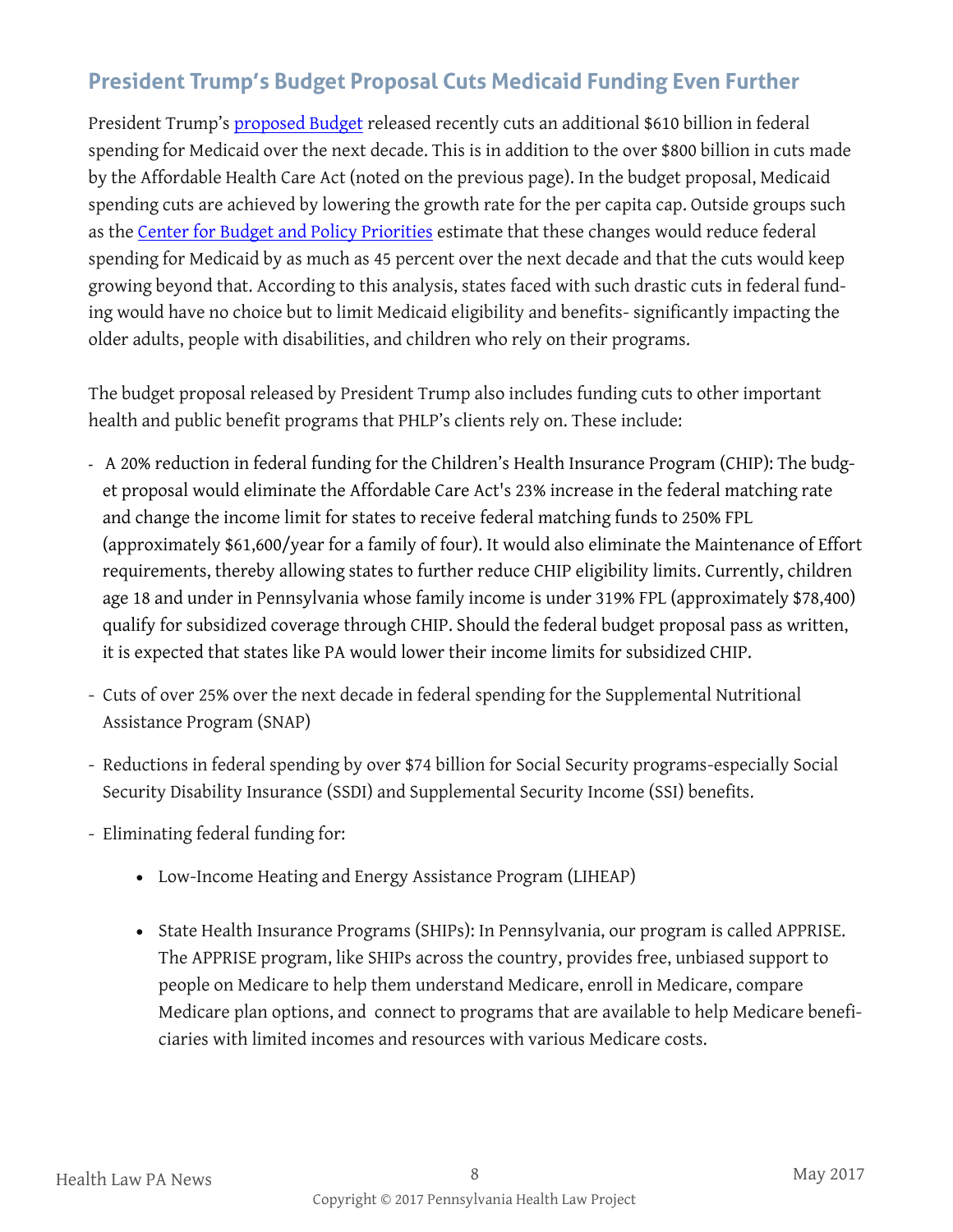• Social Services Block Grant: this program provides funding to states for services to older adults including in-home care, home delivered meals, transportation, and protective services. It also helps low-income families with child care costs and helps children who are at risk of abuse and neglect.

Congress is currently working through the budget process. While President Trump's proposal provides insight into his Administration's priorities, both the U.S. House and Senate will likely make changes to his proposal as a budget bill is developed and debated for passage. Stay tuned to future newsletters for updates.

### **Governor Wolf Nominates Teresa Miller to Head Proposed Department of Health and Human Services**

Earlier this year, Gov. Tom Wolf announced a plan to consolidate four departments into one unified Department of Health and Human Services. It was [pitched](https://www.governor.pa.gov/health-and-human-services/) as a way to improve services and save money for a deficit-strapped budget. On May 23rd, the governor announced his pick to oversee the new Department that will be responsible for administering public health as well as social and human services programs: [Pennsylvania Insurance Commissioner Teresa Miller.](https://www.governor.pa.gov/governor-wolf-to-nominate-insurance-commissioner-teresa-miller-to-be-inaugural-secretary-of-health-and-human-services/) Governor Wolf also announced his intention to nominate Jessica Altman, current Insurance Department Chief of Staff, to be Miller's eventual replacement.

The General Assembly still needs to approve [the legislation](https://www.governor.pa.gov/health-and-human-services/#legislation) that combines four cabinet-level departments: Human Services, Health, Aging and Drug and Alcohol Programs.

As noted in [previous newsletters,](http://www.phlp.org/wp-content/uploads/2017/03/Feb-2017-HLN-updated.pdf) advocates for older adults and for those seeking addiction treatment services have raised concerns and questions about whether these populations would be as well served by a bigger agency. Combining the four departments would create an agency that handles close to \$40 billion in federal and state money, or nearly half the annual total budget in Pennsylvania state government. The combined agency would have a wide range of responsibilities, including administering Medicaid; responding to public health emergencies; inspecting health care facilities; and distributing billions in aid to county social services programs.

If the enabling legislation does not pass, there would presumably be no change in leadership. Miller would remain at the Insurance Department; Ted Dallas would continue to lead the Department of